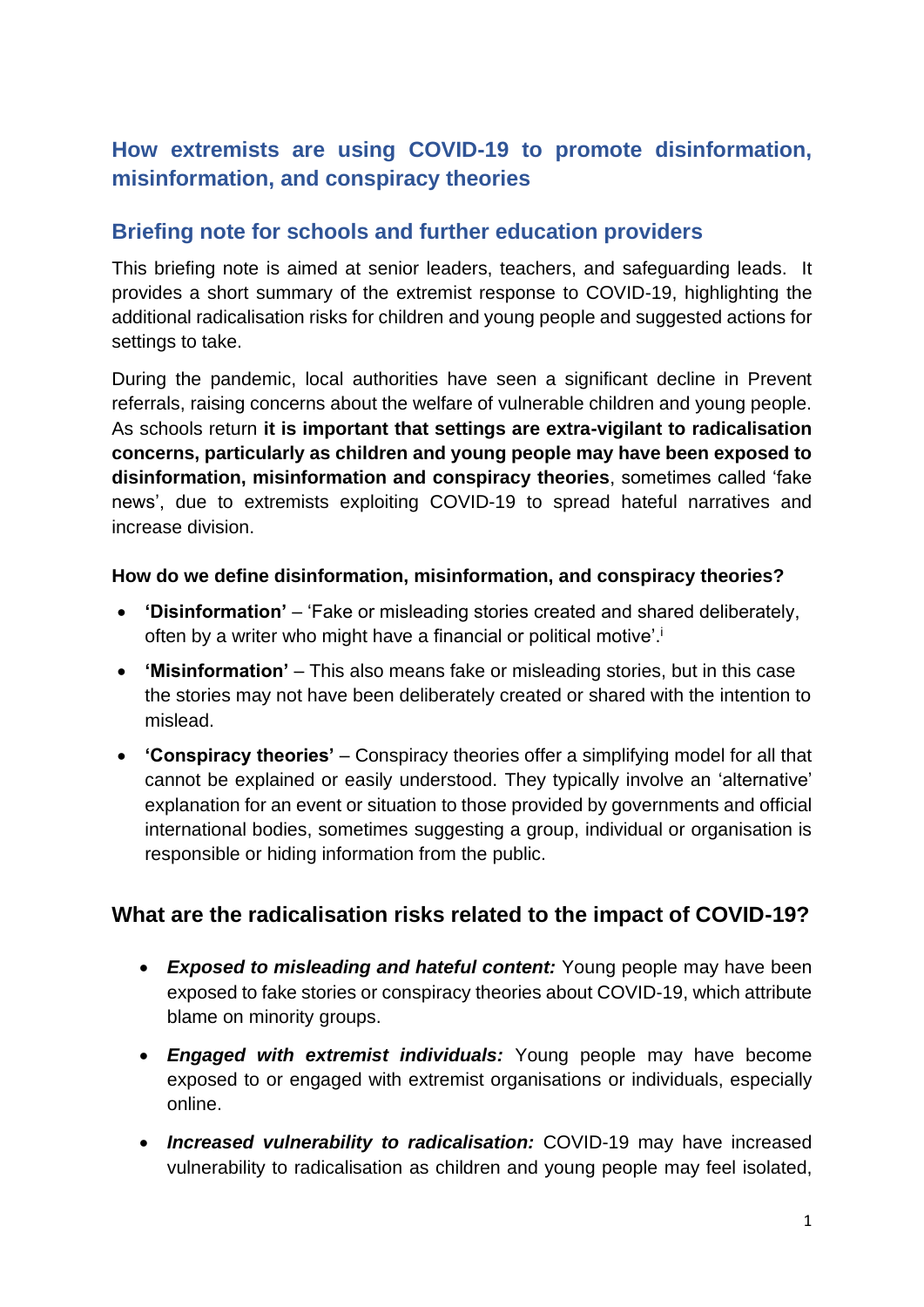anxious, frustrated, and angry. This could increase the resonance of intolerant messaging and appeal of extremist groups or individuals offering explanations for the crisis.

### **What have been the extremist themes during the pandemic?**

During the COVID-19 pandemic, false and misleading narratives about the virus have been spread, particularly online, to force change or to place blame on 'out-groups' and minorities. This can further incite hatred, justify violence, and divide communities. While some of this occurs on popular social media platforms, it can also be found on lesser known, less moderated platforms. These sites can include easily available extreme and conspiratorial content.

The Commission for Countering-Extremism (CCE)<sup>ii</sup> have highlighted the following prominent extremist narratives:

- **Antisemitism:** Several conspiracies blame the Jewish community for spreading the virus, including claims that COVID-19 is a Jewish plot, either as a hoax or a deliberate creation, to remove civil liberties and impose totalitarian rule.
- **Anti-Muslim hatred:** Claims that British Muslims have flouted social distancing rules and spread the virus have been promoted, particularly on social media. Whilst these have been disproven, high profile extreme right-wing influencers have blamed Muslims for the spread of the virus.
- **Anti-Chinese hatred:** Hate crime and hate incidents towards Chinese people have risen. Reports have found a 300% increase in the use of 'hashtags' that encourage or incite violence against China and Chinese people online.<sup>iii</sup>
- **Islamist:** Islamist extremists have used COVID-19 to support existing narratives to promote the need for a Caliphate over democratic society, claiming the pandemic is a divine punishment for the West's 'sinful' behaviours.
- **Right-wing:** Right-wing extremists have similarly exploited the pandemic to amplify the weakness and hypocrisy of democratic values like tolerance and freedom.
- **Accelerationism:** Extreme right-wing individuals have promoted the idea that society is inevitably collapsing, and that right-wing terrorism can accelerate its end through inciting social conflict, violence and ultimately a race war.
- **Wider conspiracy theories:** Extremist individuals have exploited a number of prevalent non-extremist conspiracy theories, related to 5G, track and trace and anti-vax, which can be detrimental to public health messaging. In some cases, these have been linked to antisemitic or other hateful narratives. Although Left-Wing, Anarchist and Single-Issue (LASI) extremism is low, a minority of individuals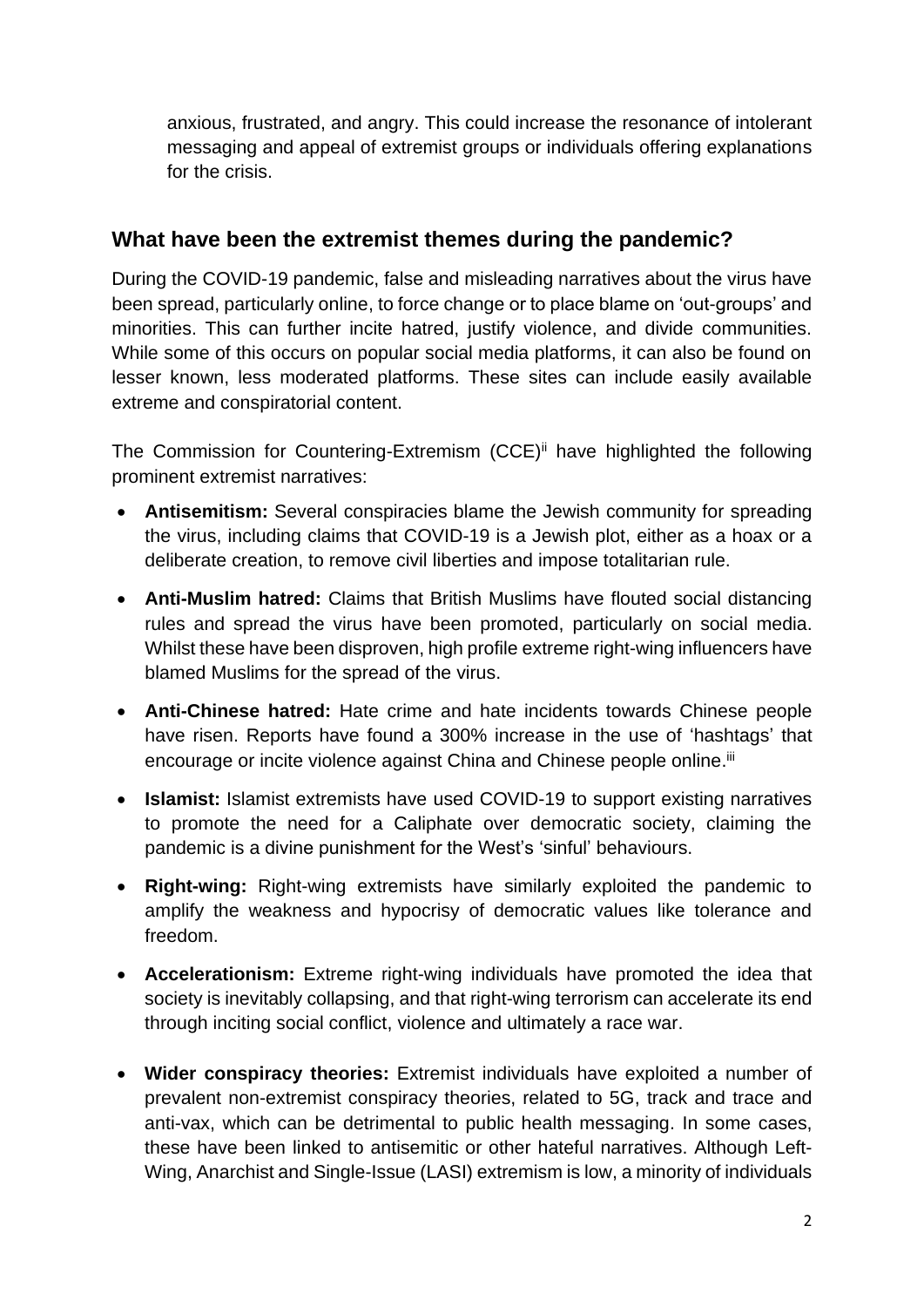have supported the targeting of 5G masts. This was based on the perception that masts allowed the government to control people.

## **What actions do settings need to take to protect students from radicalisation?**

The education sector is **best placed to understand the needs of their learners** and will be familiar with supporting vulnerable children and young people. The following are suggestions the sector should consider when assessing the changes in the radicalisation risk to children and young people.

- 1. Review your setting's Prevent risk assessment, considering the impact of COVID-19 and the information in this briefing, as well as any local changes in risk or community tensions.
- 2. Ensure staff are familiar with the issues raised in this briefing to increase their confidence in recognising concerns.
- 3. Ensure both staff and learners are clear on the reporting procedures to raise concerns.
- 4. During the pandemic, children and young people may have experienced the absence of trusted adults and positive role models. As such, extremist narratives and individuals offering an explanation for the pandemic may have had an increased appeal, and may have gone unchallenged. Dedicate time to rebuild these valuable relationships and have 'safe space' discussions with learners.
- **5.** Review curriculum opportunities for critical thinking, online safety, and media literacy. Further support and guidance can be found below.

#### **What should staff do if they have specific concerns?**

If you are concerned about a learner who may be vulnerable to radicalisation, your first course of action should be to follow your setting's safeguarding procedures. You can also visit [Educate Against Hate](https://educateagainsthate.com/what-should-i-do-if-i-have-a-concern-about-a-child/) to learn about additional support available outside of an education setting.

## **What can I do to support the young people I work with?**

The Government has provided [advice](https://www.gov.uk/government/publications/coronavirus-covid-19-keeping-children-safe-online/coronavirus-covid-19-support-for-parents-and-carers-to-keep-children-safe-online) on how to keep young people safe online during the COVID-19 pandemic. Organisations such as th[e NSPCC](https://www.nspcc.org.uk/keeping-children-safe/online-safety/) (including [NetAware\)](https://www.net-aware.org.uk/) and the [UK Safer Internet Centre](https://www.saferinternet.org.uk/advice-centre/teachers-and-school-staff) offer information and guidance on how to use different social media platforms safely.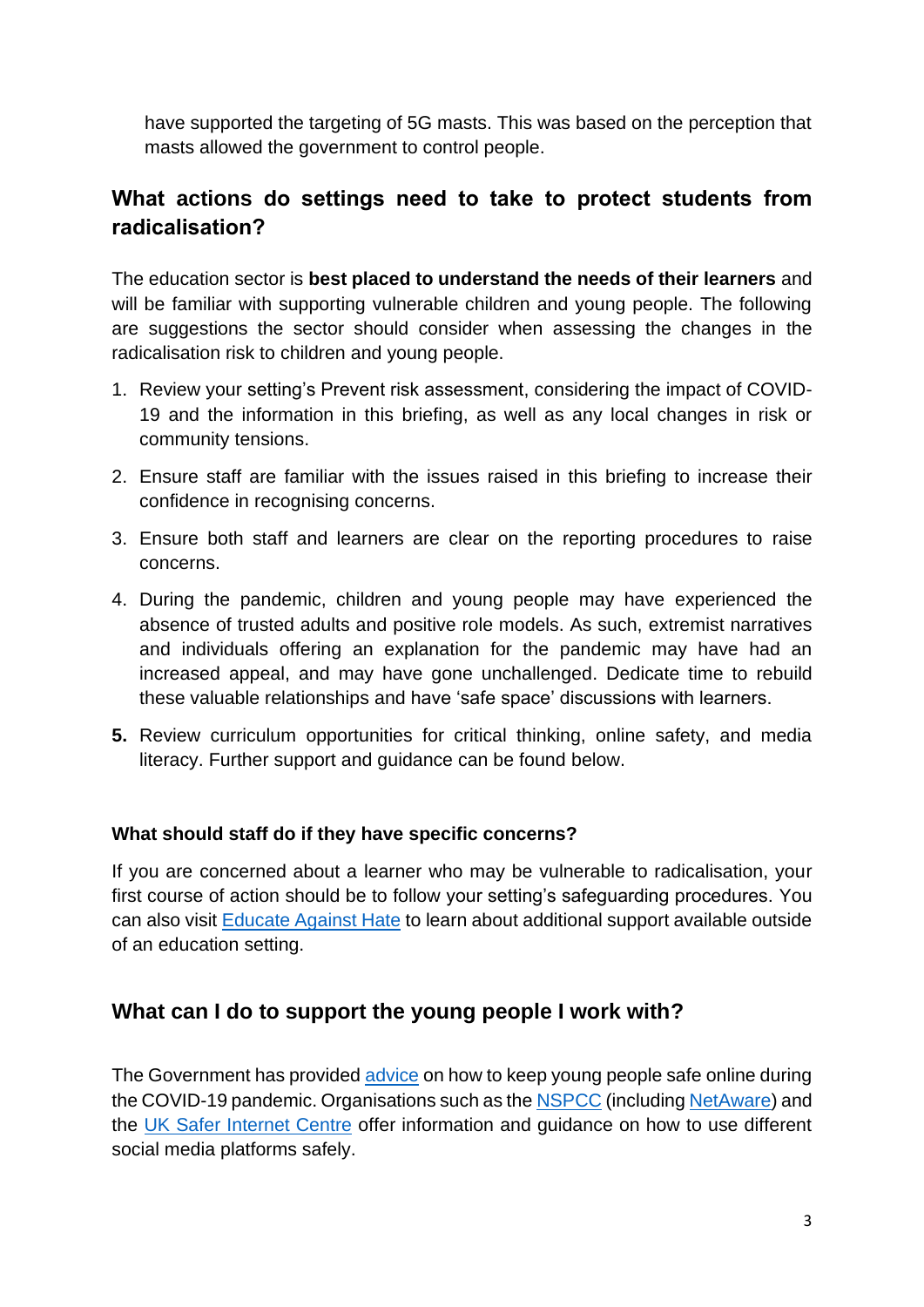Further support and guidance **on extremism, radicalisation and the Prevent Duty**  can be found at [Educate Against Hate,](https://educateagainsthate.com/) [Let's Talk About It,](https://www.ltai.info/) the [Education Training](https://preventforfeandtraining.org.uk/)  [Foundation](https://preventforfeandtraining.org.uk/) and the [London Grid for Learning.](https://www.lgfl.net/)

#### **Resources to support media literacy:**

Media literacy enables young people to have the skills, knowledge and understanding to make full use of the opportunities of online content, including being able to better identify false and misleading content.

[The SHARE Checklist](https://sharechecklist.gov.uk/) – This is a Government website, offering five easy steps to follow to identify whether information might be false.

The BBC – The BBC offer a range of resources on understanding and responding to fake news. This includes:

- [BBC Real News](https://www.bbc.co.uk/academy/find/?q=real+news) videos and lesson plans related to digital literacy.
- [BBC iReporter game](https://www.bbc.co.uk/news/resources/idt-8760dd58-84f9-4c98-ade2-590562670096) an interactive game that puts students in the shoes of a journalist, tasking them with working out what is real and accurate, whilst avoiding fake and false information.

[National Literacy Trust](https://literacytrust.org.uk/resources/fake-news-and-critical-literacy-resources/) – offer fake news and critical literacy resources, including lesson plans for different subject areas.

[The News Literacy Project](https://newslit.org/) – offers resources to support pupils to understand what to trust in the digital age.

[ShoutOut UK](https://www.shoutoutuk.org/covid-19/) – provides free weekly resources on online harms, conspiracy theories, how to spot fake news, and deal with online 'trolls'.

[Civic Online Reasoning: How to evaluate online information](https://cor.stanford.edu/) – classroom ready materials and complete curriculum on media literacy.

[UN: Pause Before Sharing](https://news.un.org/en/story/2020/06/1067422) – The UN has launched a campaign to help stop the spread of COVID-19 misinformation.

#### **Further resources on fact-checking can be found through [Ofcom.](https://www.ofcom.org.uk/research-and-data/media-literacy-research/coronavirus-resources)**

#### **Resources to facilitate sensitive discussions on extremism:**

The Prevent duty states that settings "should be safe spaces in which children and young people can understand and discuss sensitive topics". This is encouraged to